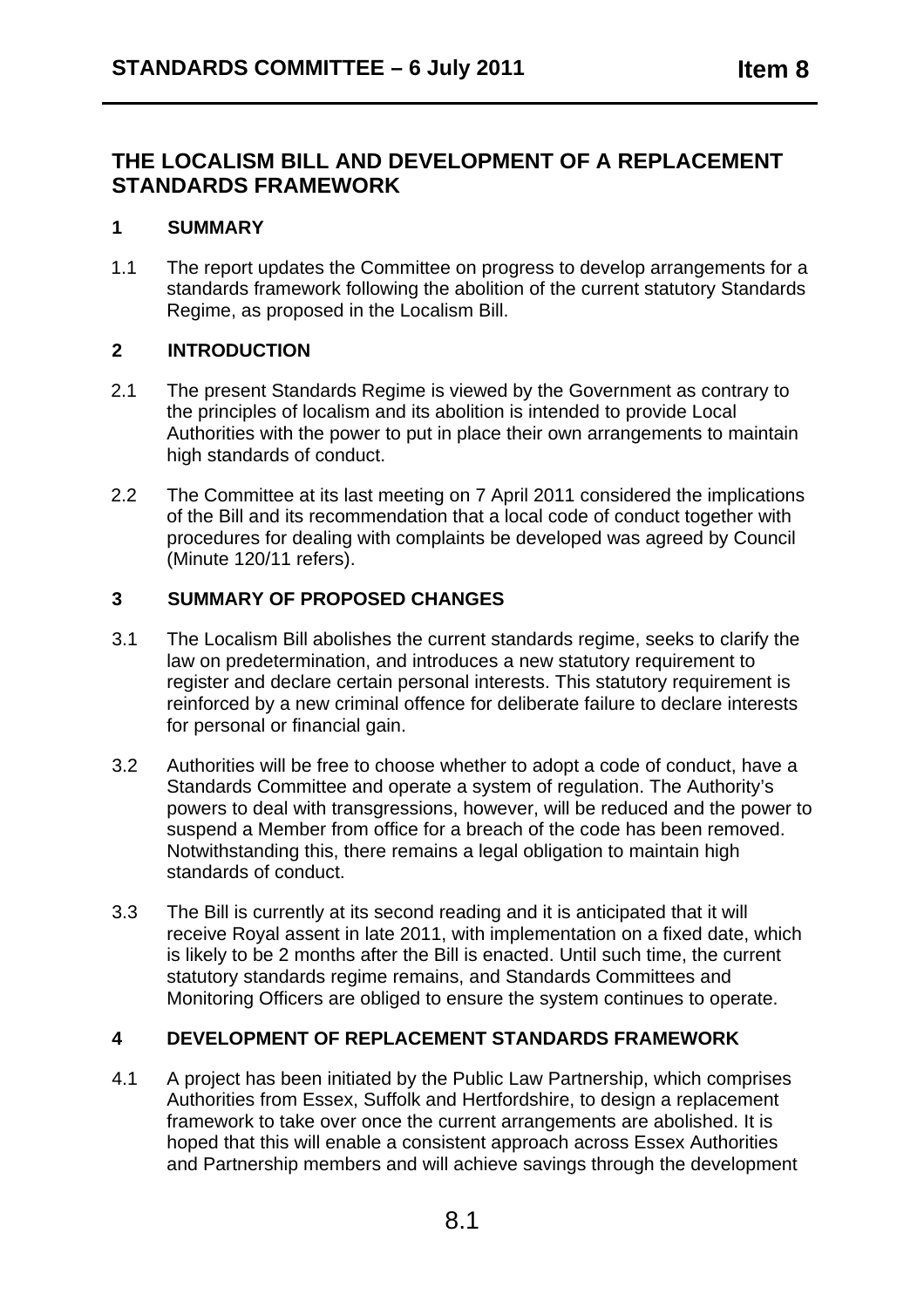of common precedents, procedures and practices, and allow for sharing of work, for example investigation of complaints and joint training.

- 4.2 The proposed new framework comprises three core components:
	- a) A Code of Conduct.
	- b) A system of regulation and enforcement allowing for efficient procedures to deal with complaints and any subsequent appeals.
	- c) Model Terms of Reference for the Standards Committee.
- 4.3 Work has commenced on the production of a draft set of documents with the aim of simplifying the current procedures and making the regulation of the system more straightforward. The draft documentation will be subject to extensive consultation and it is expected to be available in autumn for initial consideration and discussion.

#### **5 RISK IMPLICATIONS**

5.1 There is reputational risk to the Council if adequate arrangements are not in place to maintain standards of conduct and deal with complaints and allegations of impropriety.

#### **6 LEGAL IMPLICATIONS**

6.1 The Council is under a legal obligation to meet the requirements of the Localism Bill, once the Bill becomes law.

#### **7 PARISH IMPLICATIONS**

7.1 The Council will no longer be responsible for ethical governance of Parish and Town Councils.

#### **8 ALTERNATIVE OPTIONS CONSIDERED**

8.1 The Council is not obliged to have any particular standards regime in place and can instead choose to rely on common and criminal law provisions, although this is unlikely to provide the same degree of public confidence and transparency as afforded by a clear and effective standards regime.

### **9 RECOMMENDATION**

9.1 It is proposed that the Committee **RECOMMENDS** to Council that it participates in the joint partnership project to develop a model framework.